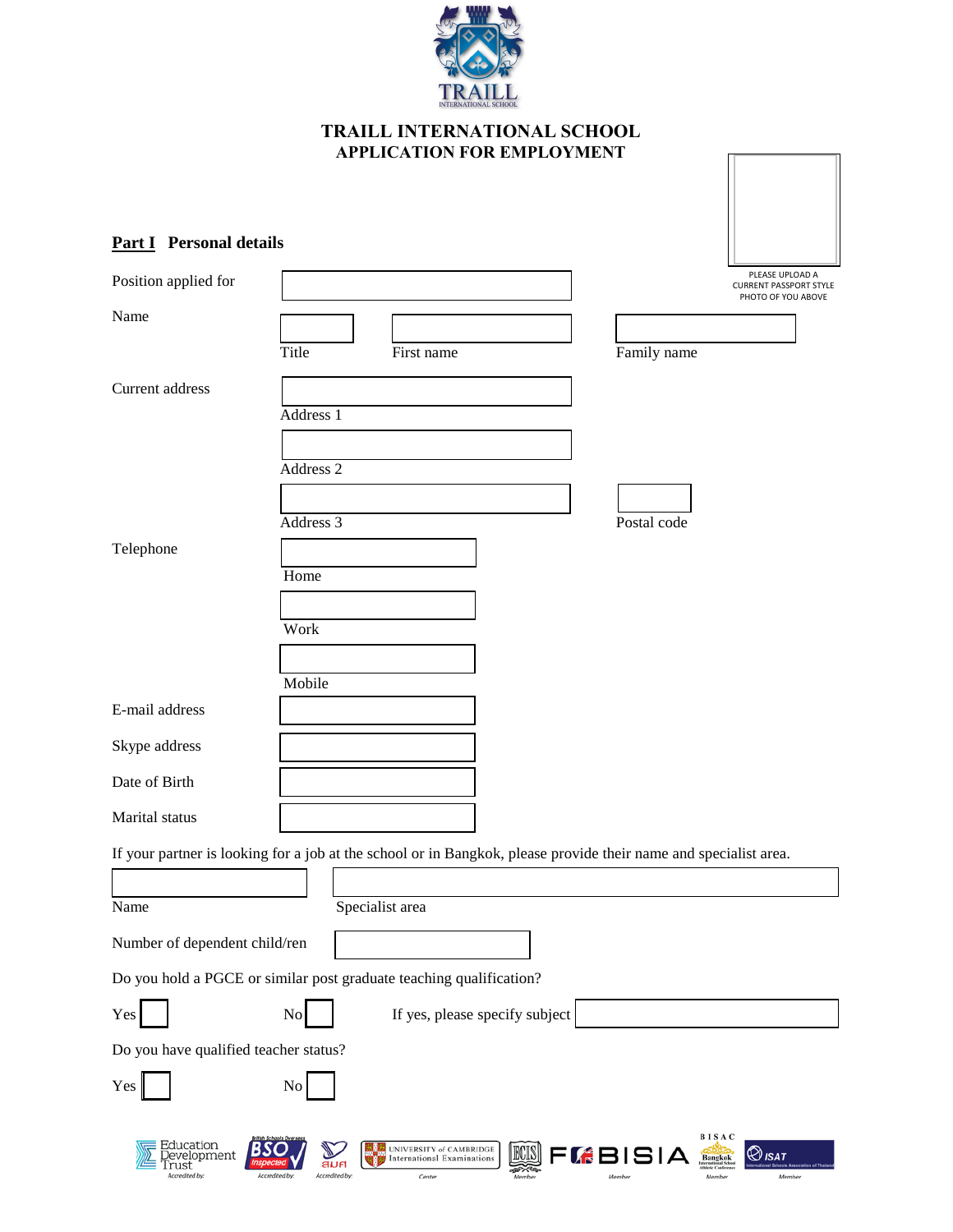

| Please supply your DfE reference number |                  |                                                 |
|-----------------------------------------|------------------|-------------------------------------------------|
| Do you have any convictions?            | Yes <sub>l</sub> | $\overline{N_{\rm O}}$ $\overline{\phantom{a}}$ |
| $  -$                                   |                  |                                                 |

If "yes", please supply details below.

How many days have you taken off work through illness over the last 12 months?

Do you smoke? Yes

### **Part II** Education and Qualifications

Undergraduate and Post graduate degrees

| <b>Subject</b> | Level | <b>Institution</b> | Year |
|----------------|-------|--------------------|------|
| . .            |       |                    |      |
| <u>.</u>       |       |                    |      |
| <u>.</u>       |       |                    |      |
| 4.             |       |                    |      |

Professional and other qualifications

| <b>Qualification</b> | Level | <b>Institution</b> | Year |
|----------------------|-------|--------------------|------|
| . .                  |       |                    |      |
| <u>.</u>             |       |                    |      |
| <u>.</u>             |       |                    |      |
| 4.                   |       |                    |      |

Secondary schooling

| Name and address of school | <b>Years attended</b> | <b>Qualifications</b> |
|----------------------------|-----------------------|-----------------------|
| . .                        |                       |                       |
|                            |                       |                       |
|                            |                       |                       |
| <u>.</u>                   |                       |                       |
|                            |                       |                       |
|                            |                       |                       |

# **Part III Employment History**

Current or last employment

| Name and address of<br>employer | Date<br>started | Date left | <b>Job title</b> | <b>Reason for leaving</b> |
|---------------------------------|-----------------|-----------|------------------|---------------------------|
|                                 |                 |           |                  |                           |
|                                 |                 |           |                  |                           |
|                                 |                 |           |                  |                           |









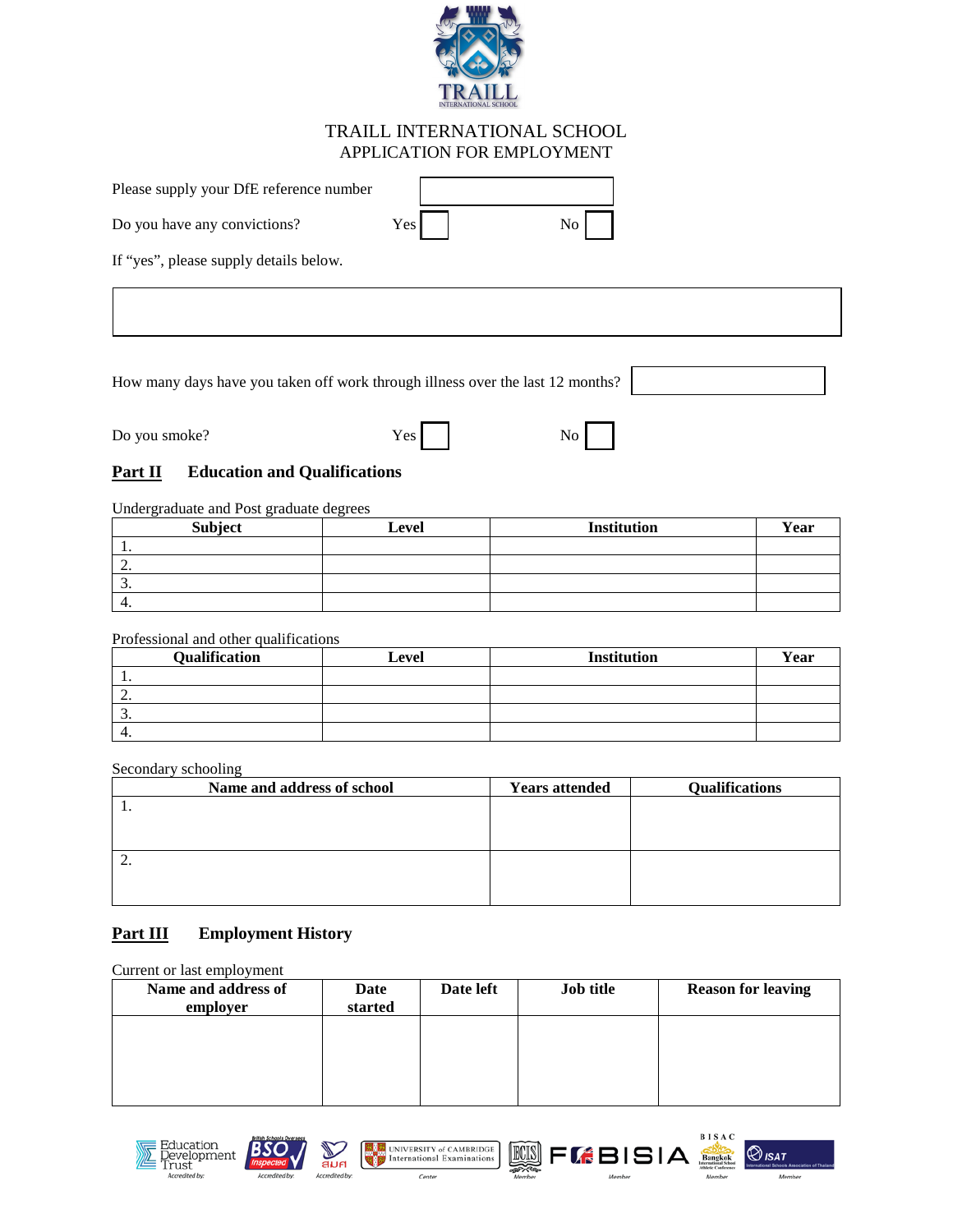

| Previous employment (most recent first) |                 |           |           |                           |  |
|-----------------------------------------|-----------------|-----------|-----------|---------------------------|--|
| Name and address of<br>employer         | Date<br>started | Date left | Job title | <b>Reason for leaving</b> |  |
| 1.                                      |                 |           |           |                           |  |
|                                         |                 |           |           |                           |  |
| 2.                                      |                 |           |           |                           |  |
|                                         |                 |           |           |                           |  |
| 3.                                      |                 |           |           |                           |  |
|                                         |                 |           |           |                           |  |

### **Part IV** Supporting Information

Outside interests, with particular reference to how you will be able to contribute to the extra-curricular programme at Traill.

Positions of responsibility held, with dates.

Please provide further information relating to your educational philosophy, experience, teaching methodology and motivation in applying for this post.









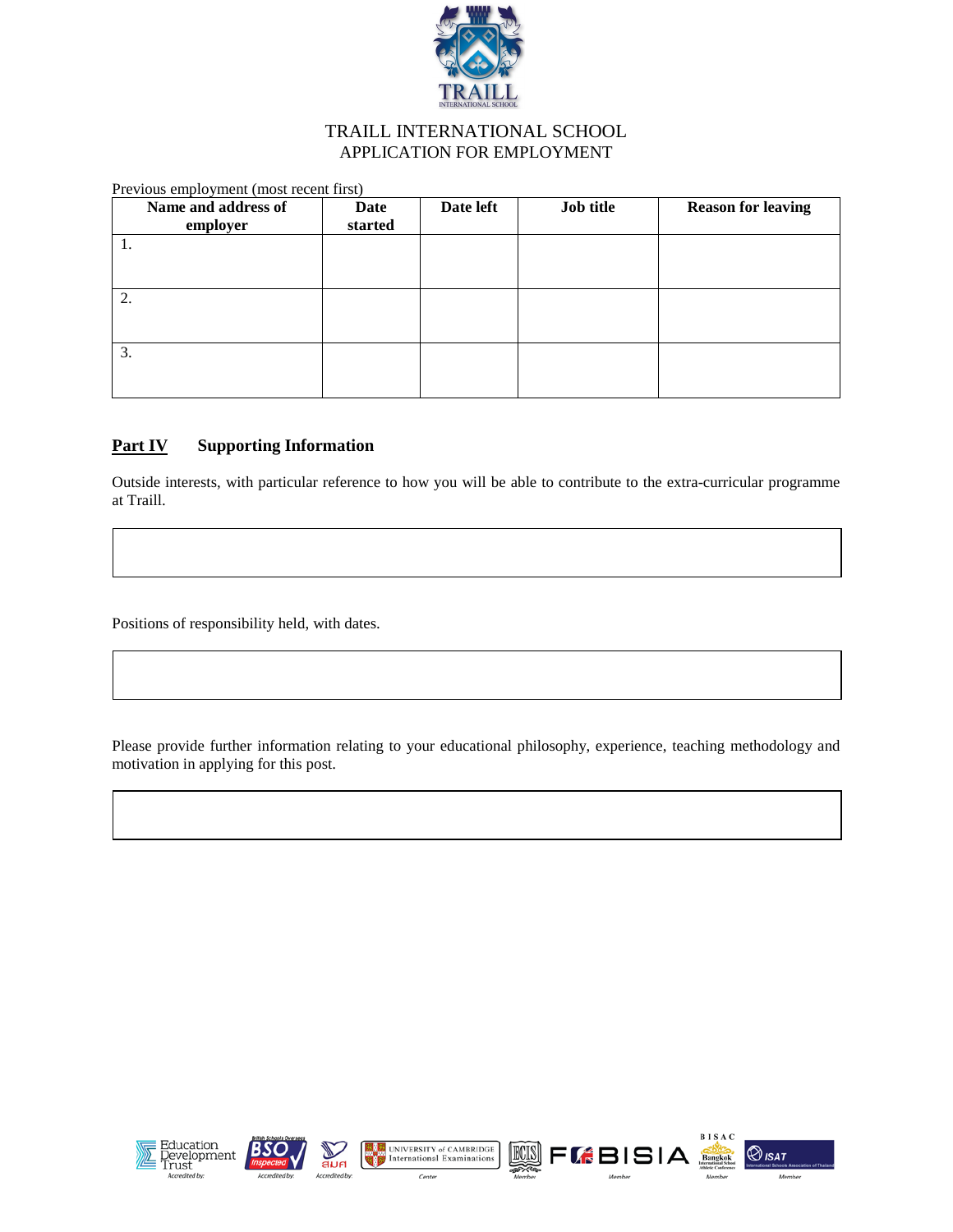

### **Part V References**

You are requested to submit the names and contact details of 3 professional referees, one of whom should be your current, or last, Principal.

#### **Referee 1**

| Name and title                                             |                                                                               |                                                   |
|------------------------------------------------------------|-------------------------------------------------------------------------------|---------------------------------------------------|
| Position                                                   |                                                                               |                                                   |
|                                                            |                                                                               |                                                   |
| Address                                                    |                                                                               |                                                   |
|                                                            | Address 1                                                                     |                                                   |
|                                                            |                                                                               |                                                   |
|                                                            | Address 2                                                                     |                                                   |
|                                                            |                                                                               |                                                   |
|                                                            | Address 3                                                                     |                                                   |
|                                                            |                                                                               |                                                   |
|                                                            | Address 4                                                                     | Postal code                                       |
| Telephone number                                           |                                                                               |                                                   |
| E-mail address                                             |                                                                               |                                                   |
| Relationship to you                                        |                                                                               |                                                   |
|                                                            | Would you mind if this referee was contacted prior to interview?              | Yes  <br>No                                       |
| Referee 2                                                  |                                                                               |                                                   |
| Name and title                                             |                                                                               |                                                   |
| Position                                                   |                                                                               |                                                   |
| Name and address                                           |                                                                               |                                                   |
|                                                            | Address 1                                                                     |                                                   |
|                                                            |                                                                               |                                                   |
|                                                            | Address 2                                                                     |                                                   |
|                                                            |                                                                               |                                                   |
|                                                            | Address 3                                                                     |                                                   |
|                                                            |                                                                               |                                                   |
|                                                            | Address 4                                                                     | Postal code                                       |
| Telephone number                                           |                                                                               |                                                   |
| Education<br><u>D</u> evelopment<br>`rust<br>Accredited by | UNIVERSITY of CAMBRIDGE<br>ECISI<br><b>International Examinations</b><br>นานห | BISAC<br>FLBISIA<br>$\bigotimes_{ISA}$<br>Bangkok |